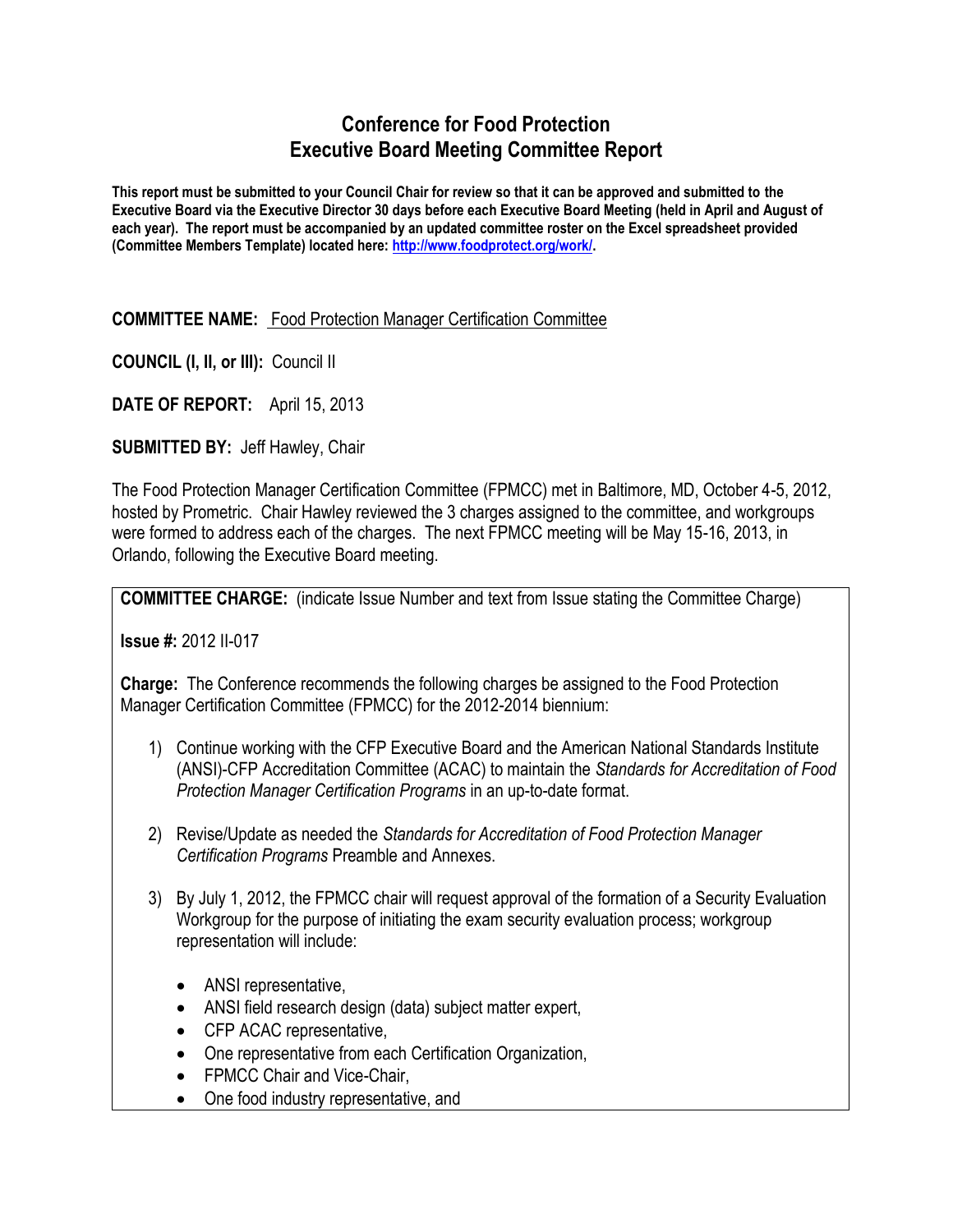- One regulatory representative.
- 4) Evaluate the results of the exam security evaluation process and Standards revisions approved by the 2012 CFP Biennial Meeting to ensure that they are resulting in substantial improvement of exam security. The FPMCC is proposing a plan to:
	- work with ANSI to update the ANSI accreditation application to incorporate the final Standards changes as approved at the 2012 Biennial Meeting;
	- develop surveillance document;
	- establishment an analysis framework and research plan for data collection and evaluation of improvement in exam security;
	- complete a preliminary study to ensure that the evaluation tool works; and
	- develop a timeline for continued improvement.
- 5) Report back to the Executive Board and the 2014 Biennial Meeting of the Conference for Food Protection.

# **COMMITTEE'S REQUESTED ACTION FOR BOARD (If Applicable):**

None at this time.

# **PROGRESS REPORT / COMMITTEE ACTIVITIES WITH ACTIVITY DATES:**

The FPMCC Standards Workgroup was formed at the October 4-5, 2012, committee meeting in Baltimore. This workgroup includes: Kate Piche (Workgroup Chair), Davene Sarrocco-Smith, Laurie Williams, Julie Albrecht, Liz Corchado, Keith Jackson, Therese Pilonetti, Lisa Staley, Kathy Louden and Yao-Wen Huang.

At the October 4, 2012, meeting the workgroup received these tasks:

- 1) Deliberate and formulate recommendations to FPMCC on appropriate inclusion of ethics content from Annex A into the Standards;
- 2) Review the Preamble to the Standards to identify potential revisions and formulate related recommendations to the FPMCC;
- 3) Add definitions for "examinee" and "potential examinee".

On February 27, 2013, the workgroup met via web conference to review a revised CFP Standards draft. Additional changes to the revised document were suggested and made. It is anticipated that the workgroup's

recommendations and a revised Standards draft will be ready for review by the FPMCC at the May 2013 meeting.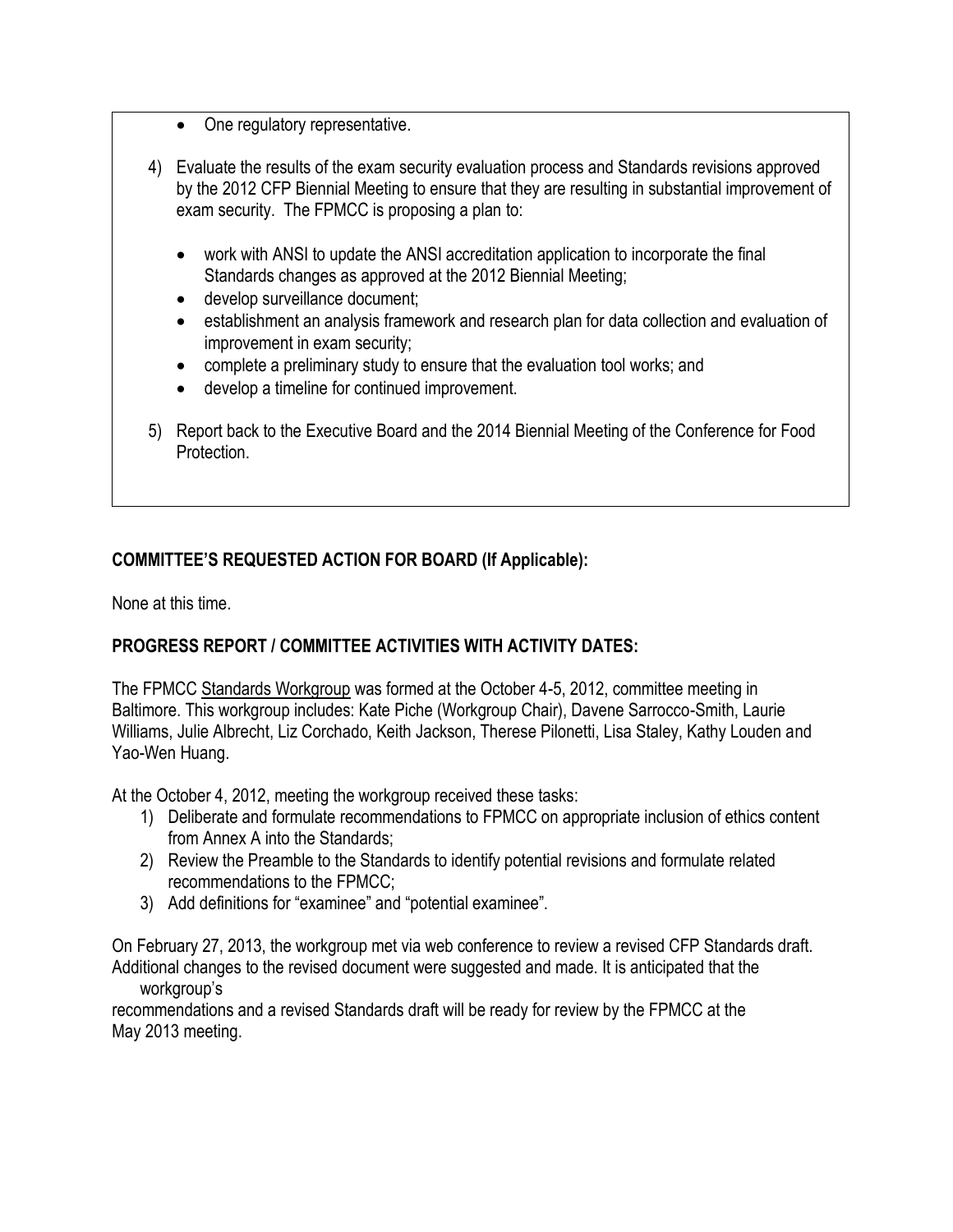The FPMCC Security Evaluation Workgroup was formed at the October 4-5, 2012, committee meeting in Baltimore. This workgroup includes: Christine Hollenbeck (Chair), Vijay Krishna (ANSI), Don Ford (ANSI-Field Research Design), Joyce Jensen (ACAC), Kate Piche (NRA Solutions), Linda Waters (Prometric), Liz Corchado (National Registry), Michael Sperber (360 Training), Tom McMahan (Food Industry), Davene Sarrocco-Smith (Regulatory), and Jeff Hawley (FPMCC Chair). This work group was tasked to address item #4 in Issue # 2012 II-017.

- 4) Evaluate the results of the exam security evaluation process and Standards revisions approved by the 2012 CFP Biennial Meeting to ensure that they are resulting in substantial improvement of exam security. The FPMCC is proposing a plan to:
	- work with ANSI to update the ANSI accreditation application to incorporate the final Standards changes as approved at the 2012 Biennial Meeting;
	- develop surveillance documents;
	- establishment an analysis framework and research plan for data collection and evaluation of improvement in exam security;
	- complete a preliminary study to ensure that the evaluation tool works; and
	- develop a timeline for continued improvement.

The Security Evaluation Workgroup met in December 2012 in Denver, CO, hosted by NEHA. From previous committee work, test security issues previously identified by the certification providers had been divided into 5 categories:

- Professional Credibility and Training of Proctors
- Handling of Exam Packages/Shipping Irregularities
- Location/Site Irregularities
- Breach of Provider's Test Administration Requirements
- Provider's Quality Assurance for Test Administration & Test Administrators

The goal is to address each of these categories to improve Food Manager Certification test security by reducing the number and impact of test security breaches. Dr. Don Ford (ANSI) led the workgroup in the development of an "Evaluation Blueprint" (attached), and 2 documents to be used to capture data from the certification providers: "Security Evaluation Workgroup Self-Report" and "Examinee Test Security Questionnaire" (both attached). The 2 data collection documents will be used to help evaluate the effectiveness of the new security standards adopted at CFP 2012 biennial meeting. These documents were presented to the FPMCC January 31, 2013, and approved by FPMCC in February 2013.

To evaluate the data, and determine if the new security standards are effective, the first step was to establish a baseline from before the new standards were implemented. Certification providers (NRA Solutions, Prometric and National Registry) were asked to provide security data collected from July 1, 2009-June 30, 2010. This data was to be provided to Dr. Ford no later than 4/30/13. That baseline data will be aggregated and reported in summary for all 3 certification providers.

The next step is for the certification providers to use the new data collection documents in a pilot program. Certification providers were asked to gather security data from July 1, 2012-June 30, 2013, and submit the information to Dr. Ford by 9/1/13. Again, Dr. Ford will aggregate and summarize the data.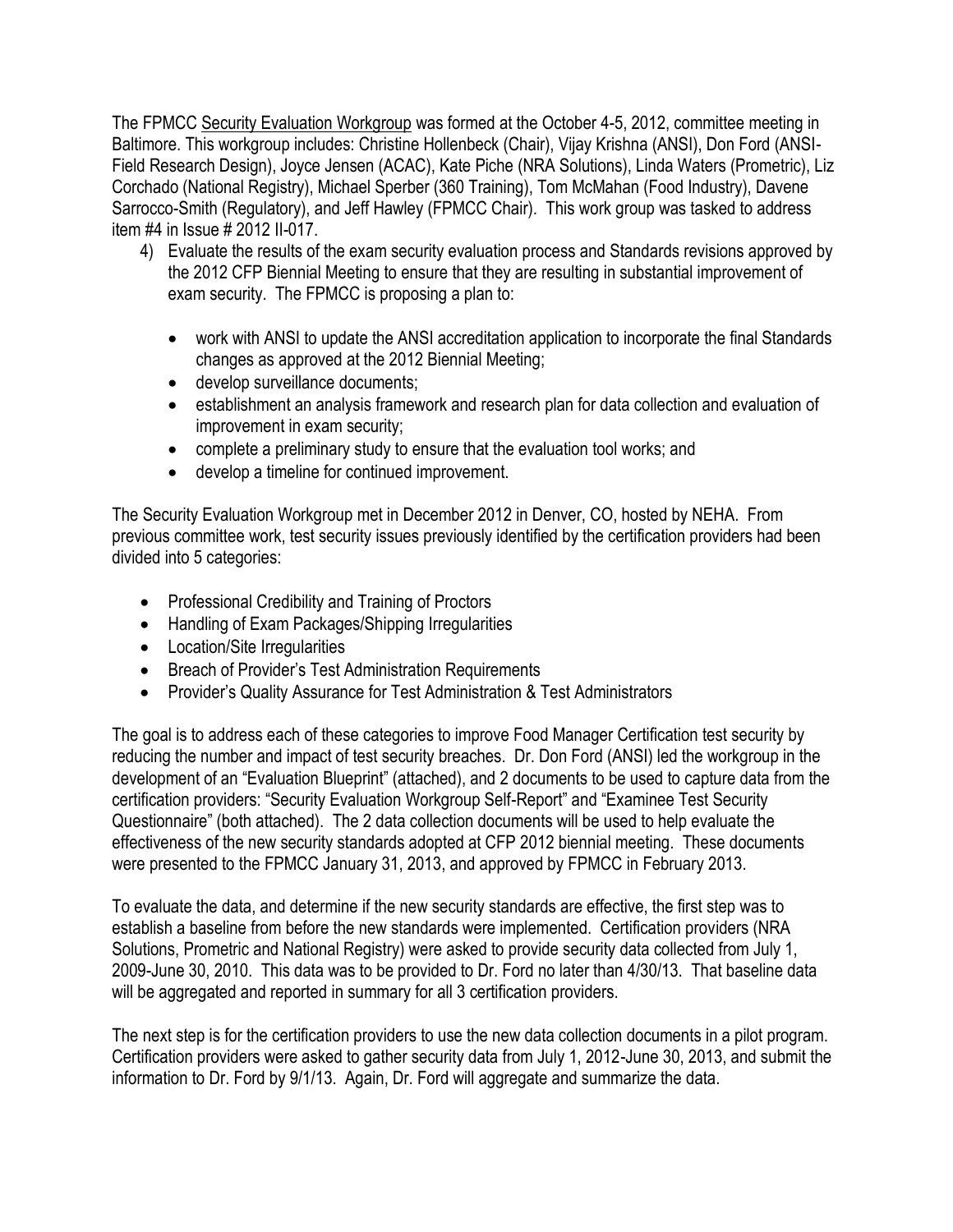Following the pilot program, certification providers will gather security data based on the new standards from July 1, 2013-June 30, 2014, and submit the information to Dr. Ford. 360Training received accreditation in 2012, so they will provide this data, along with NRA Solutions, Prometric and National Registry.

Data collected from the certification providers for July 1, 2009-June 30, 2010, will be compared to data collected for July 1, 2013-June 30, 2014, to evaluate the effectiveness of the new security standards adopted at CFP 2012 biennial meeting.

**COMMITTEE CHARGE:** (indicate Issue Number and text from Issue stating the Committee Charge)

**Issue #:** 2012 II-030

**Charge:** Transition of the CFP Standard to the ISO/IEC 17024 Standard

The Conference recommends the Food Protection Manager Certification Committee (FPMCC) study the International Standard ISO/IEC 17024: Conformity Assessment - General Requirements for Bodies Operating Certification of Persons.

The committee should explore the viability of transitioning from the Conference Standard to the ISO standard in a manner that ensures the Conference's ongoing control over the accreditation process associated with the Conference's accreditation.

**Issue #:** 2012 II-031

**Charge:** Adoption of ISO/IEC 17024 Standard for Personnel Certification Programs

The Conference recommends the Food Protection Manager Certification Committee (FPMCC) review and consider the recognition of ISO/IEC 17024 "Conformity Assessment - General Requirements for Bodies Operating Certification of Persons" as an equivalent standard to the Conference of Food Protection *Standards for Accreditation of Food Protection Manager Certification Program*, and consider acceptance of a certification organization accredited by the American National Standards Institute (ANSI) against ISO/IEC 17024 as meeting the Conference standard. Thus, an organization achieving accreditation by ANSI against ISO/IEC 17024 would also simultaneously receive accreditation against the Conference Standard. FPMCC will report recommendations back to the 2014 Biennial Meeting.

# **COMMITTEE'S REQUESTED ACTION FOR BOARD (If Applicable):**

None at this time.

# **PROGRESS REPORT / COMMITTEE ACTIVITIES WITH ACTIVITY DATES:**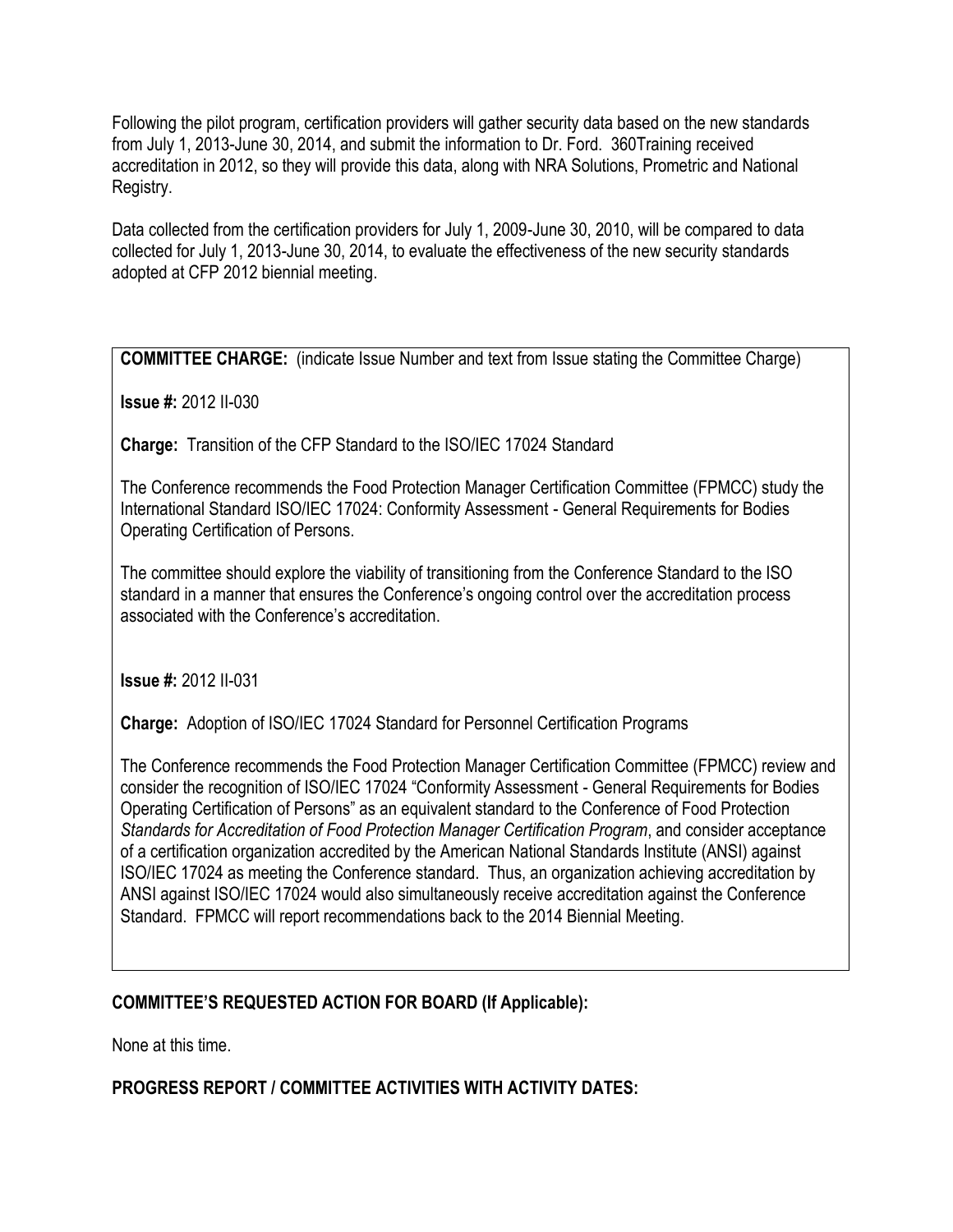The FPMCC Standards Comparison Workgroup was formed at the October 4-5, 2012, committee meeting in Baltimore. This workgroup includes: Tara Paster, (Co-Chair), Sharon Wood (Co-Chair), Jay Neal (Co-Chair), Vijay Krishna, Michael Sperber, Keith Jackson, Davene Sarrocco-Smith, Laurie Williams, Angela Sanchez, Larry Lynch, Kathy Loudon, Kate Piche, Susan Quam, Cassandra Mitchell, Courtney Holbrook, Bryan Chapman, Yao-wen Huang, Sandra Kovach.

This workgroup was asked to review and compare the current CFP Food Protection Manager Certification Accreditation Standards, ISO 17024 (2012), and the applications associated with each; and report their findings to the FPMCC at the May 15-16, 2013, meeting.

Co-Chairs Tara Paster, Jay Neal, and Sharon Wood presented the Workgroup's plan and deadlines:

- December 2012 Workgroup member individual assignments made
- February 1, 2013, Workgroup member assignments are due
- March 2013 Workgroup conference call
- April 1, 2013, Final Workgroup Report submitted to the FPMCC
- May 15-16, 2013, Workgroup Deliverables submitted to FPMCC

Immediately following the committee meeting in Baltimore, University of Houston Professor Dr. Jay Neal recruited Gina Whitley to assist in providing an independent analysis of the ISO standard and the CFP standard. Vijay Krishna provided the Accreditation Control and Clarification Statement for the workgroup, and also copies of the ISO 17024 standard for the workgroup co-chairs.

Workgroup members and other contributors were assigned various tasks from October 2012 through March 2013 to meet the workgroup's deadlines. These tasks included:

- Comparison of the *draft* ISO 17024 and *final* ISO 17024;
- Initial comparison of ISO 17024 and the CFP standard;
- Development of an ISO/CFP comparison form;
- Section review assignments of the comparison document;
- Final review of the comparison document; and
- Conference call to prepare the final document to be presented to the committee.

The final document will be presented by the workgroup at the FPMCC meeting in May 2013.

#### **OTHER COMMITTEE INFORMATION:**

#### **Logistics Workgroup**

The Logistics Workgroup provided the following planning and support to FPMCC:

- Compiled and maintained email and membership rosters for Committee membership;
- Coordinated lodging and meeting needs for the Committee's upcoming meeting May15-16, 2013, at the Orlando Buena Vista Palace Hotel;